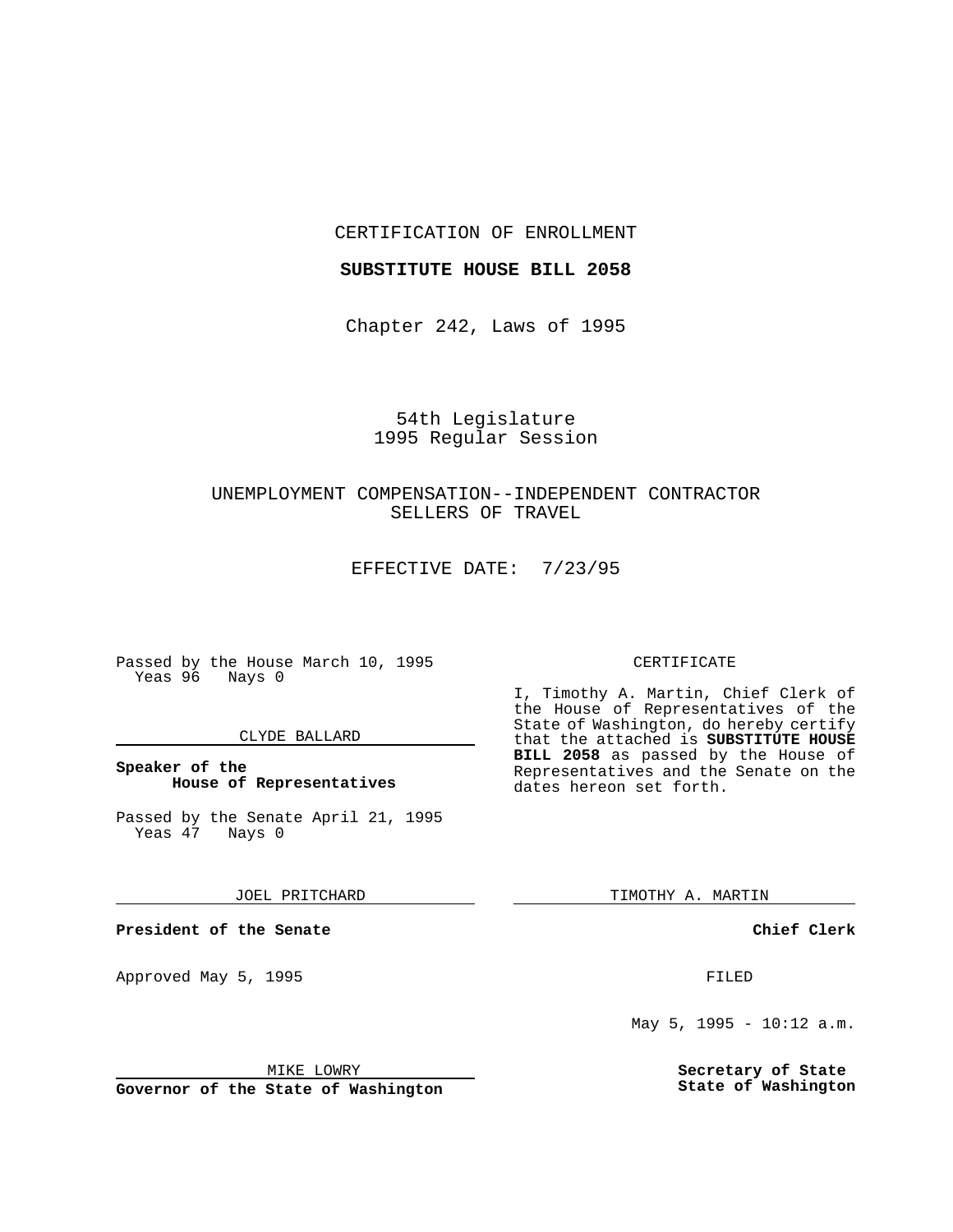# **SUBSTITUTE HOUSE BILL 2058** \_\_\_\_\_\_\_\_\_\_\_\_\_\_\_\_\_\_\_\_\_\_\_\_\_\_\_\_\_\_\_\_\_\_\_\_\_\_\_\_\_\_\_\_\_\_\_

\_\_\_\_\_\_\_\_\_\_\_\_\_\_\_\_\_\_\_\_\_\_\_\_\_\_\_\_\_\_\_\_\_\_\_\_\_\_\_\_\_\_\_\_\_\_\_

Passed Legislature - 1995 Regular Session

### **State of Washington 54th Legislature 1995 Regular Session**

**By** House Committee on Commerce & Labor (originally sponsored by Representative Robertson)

Read first time 03/01/95.

 AN ACT Relating to independent contractors or outside agents who sell or arrange for travel services; adding a new section to chapter 50.04 RCW; and creating a new section.

BE IT ENACTED BY THE LEGISLATURE OF THE STATE OF WASHINGTON:

 NEW SECTION. **Sec. 1.** A new section is added to chapter 50.04 RCW to read as follows:

 The term "employment" shall not include service performed by an outside agent who sells or arranges for travel services that are provided to a travel agent as defined and registered under RCW 19.138.021, to the extent the outside agent is compensated by commission.

 NEW SECTION. **Sec. 2.** If any part of this act is found to be in conflict with federal requirements that are a prescribed condition to the allocation of federal funds to the state or the eligibility of employers in this state for federal unemployment tax credits, the conflicting part of this act is hereby declared to be inoperative solely to the extent of the conflict, and such finding or determination shall not affect the operation of the remainder of this act. The rules